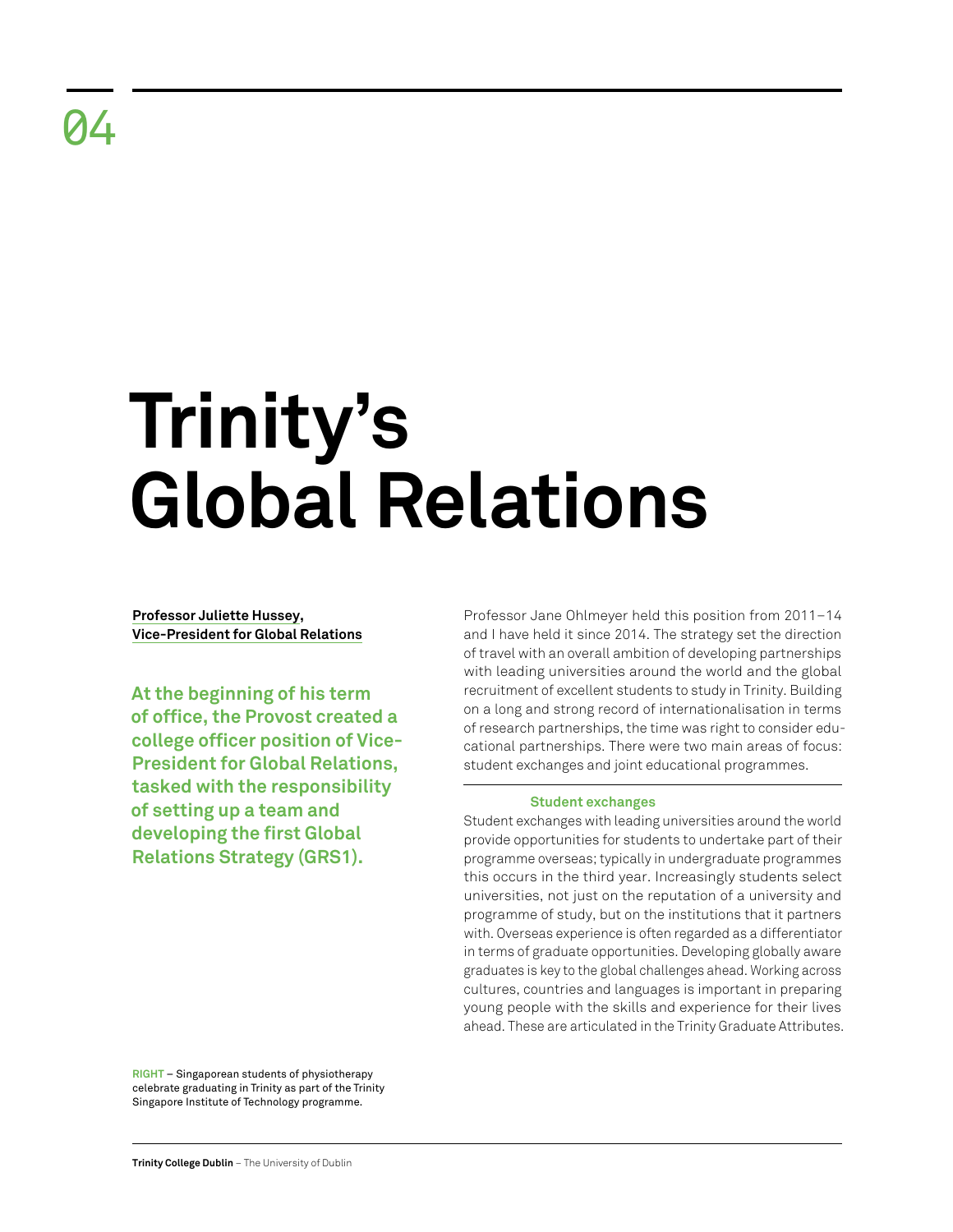Ten years ago there was an absence of international educational partnerships leading to dual and joint degrees. Now Trinity has robust experience in developing a dual degree with a leading university and a joint degree delivered mainly through TNE (transnational education).

**Retrospective Review** 2011–21 18 | 19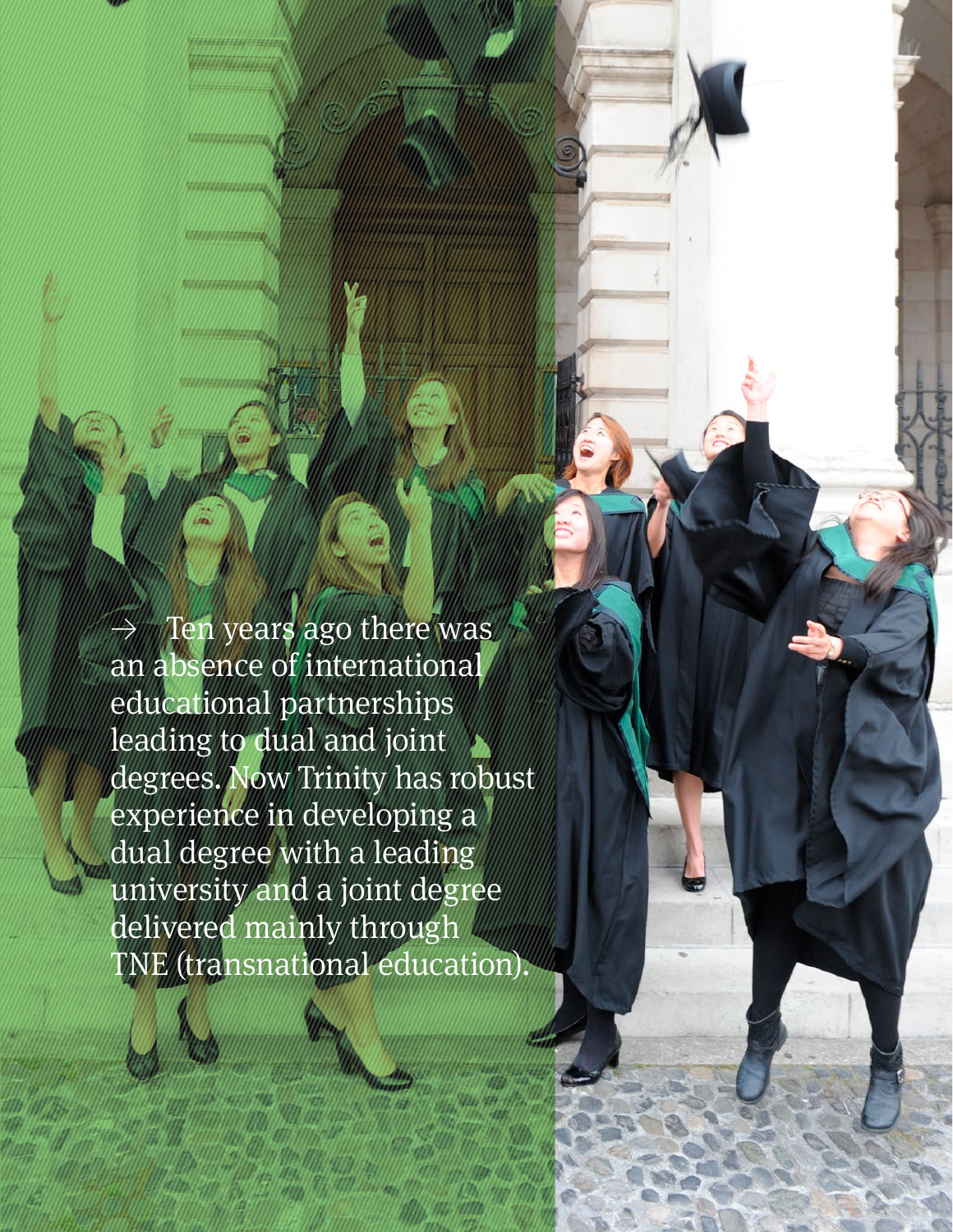

The number of undergraduate students engaging in some form of mobility during their programme of study has more than doubled from 522 in 2012/13 to 1,101 in 2019/20. In tandem, the growth in those taking a semester/year in a leading university beyond Europe has increased fivefold from 37 in 2012 to 211 in 2019 and interest from students continues to be strong despite the interruptions due to the pandemic.

#### **Global partnerships**

The Global Relations Office has focused on deeper engagement with a small number of universities, leading to joint educational programmes such as dual degrees, joint degrees and recruitment pathways in terms of articulation agreements. The development of programmes with Singapore Institute of Technology (SIT) marked the University's first significant engagement with transnational education – after four years of very successful one-year programmes in the allied health sciences, a joint degree in Physiotherapy with SIT was launched and commenced in 2016. The first students on the dual degree with Columbia University commenced their studies in 2018 following the launch of four programmes in the Faculty of Arts, Humanities and Social Sciences.

Ten years ago there was an absence of international educational partnerships leading to dual and joint degrees. Now Trinity has robust experience in developing a dual degree with a leading university and a joint degree delivered mainly through TNE (transnational education). The programmes in the dual degree with Columbia have grown to 11 and extended

to the Faculty of STEM. Over 900 students have completed the allied health programmes delivered in Singapore and there are currently 640 registered on the joint programme in Physiotherapy.

In addition, recruitment pathway programmes were developed with Thapar University in India, Beijing Foreign Studies University (BFSU) and University of Michigan – Shanghai Jiao Tong University Joint Institute (UM-SJTU JI), China.

Attracting students from all over the world and building relationships with government funding bodies was a challenge requiring robust planning and a data driven approach. A year-on-year increase in students from outside the EU was mapped to growth capacity, along with an analysis of applications to programmes with respect to areas of growth internationally and building knowledge of international qualifications particularly in secondary school systems. Growth has been achieved through adopting a holistic approach, including building an excellent recruitment team with wide reach which is supported by local representation, academics, and alumni ambassadors. Promotion and recruitment are intensive, and increasingly driven by online activity, and amplified by a personal approach to applicants and their families. The team in Dublin along with colleagues based in US, Delhi and Beijing have built the reputation and pathways essential for ongoing recruitment. Alumni have been key to achieving the breath of diversity in terms of student recruitment through promoting Trinity; many have acted as ambassadors for the University.